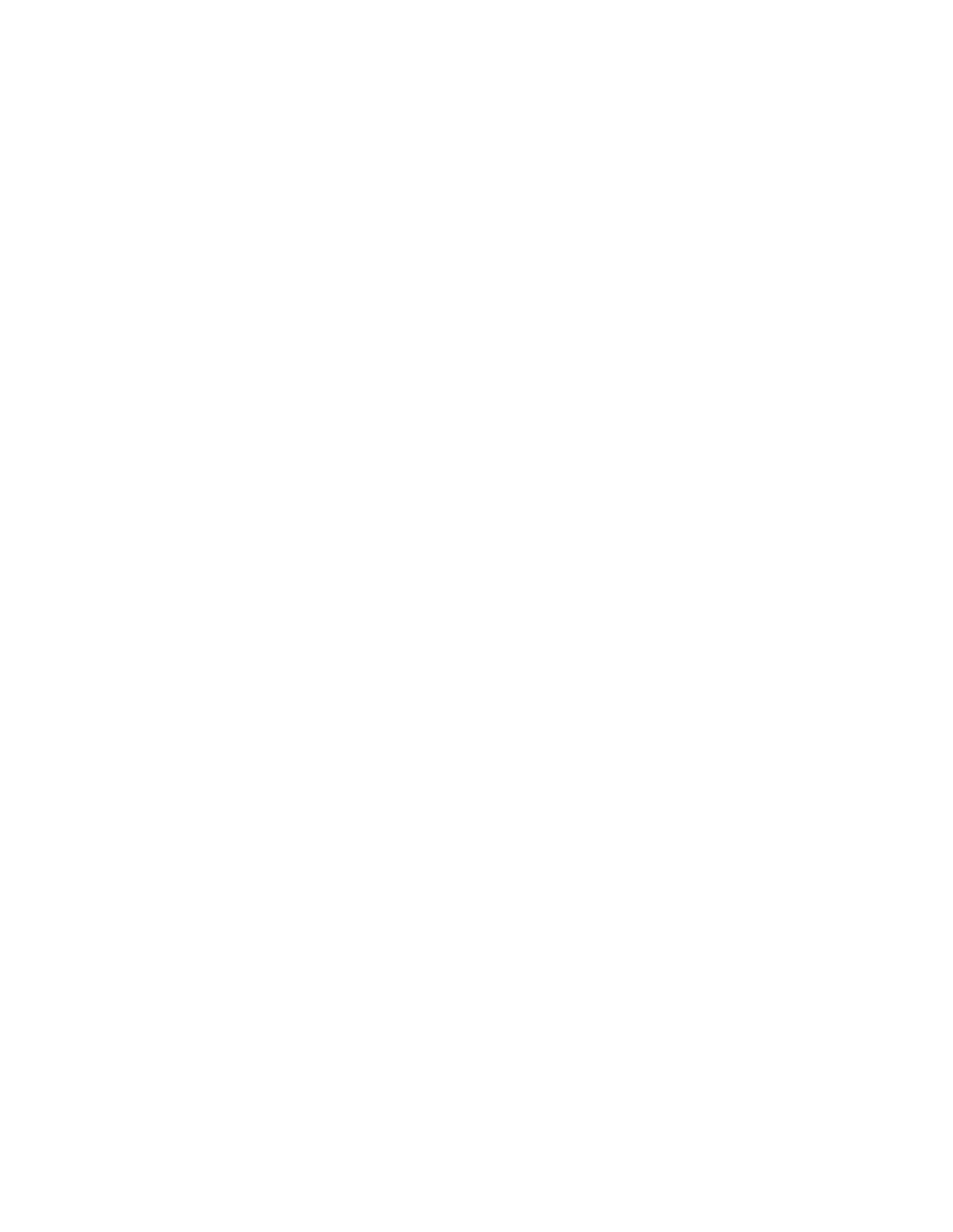

Hood River County Community Development Planning, Building Codes, Veterans' Services, Economic Development and Information Systems 601 State Street, Hood River OR 97031

MICHAEL BENEDICT, DIRECTOR (541) 387-6840 • FAX (541) 387-6873 E-mail: plan.dept@co.hood-river.or.us

## SPECIAL DISTRICT ANNEXATION CHECKLIST HOOD RIVER COUNTY PLANNING DEPARTMENT

The following information should be provided, and process followed, when applying to annex property into the boundary of <sup>a</sup> special district:

- 1. Pickup <sup>a</sup> special district Petition for Annexation form at the Hood River County Department. Complete all applicable areas of the form and submit it to the Planning Department with the following information:
	- $\Box$  Landowner(s) name, contact information, and signature.
	- $\Box$  Legal description of the property(s) involved.
		- i. The legal description of the subject property(s) must be a full metes and bounds description, which can be found on the most recent deed affecting the property or obtained from the County Department of Records and Assessment or <sup>a</sup> local title company. Providing only map and tax lot numbers is insufficient. It is the responsibility of the petitioner to ensure the accuracy of the legal descriptions provided.
	- $\Box$  Map(s) showing the location of the property involved.
		- i. The map(s) must be accurate and match the legal description provided for the property(s). Assessor tax maps may be used and are available at the County Department of Records and Assessment or Planning Department. They are also available online at www.ormap.com. [For more information see the "Requirementsfor Maps and Descriptions" section ofthe Oregon Department of Revenue Boundary Change Information Guide. (Enclosed)]
	- $\Box$  Written endorsement and other information from the special district proposed to be annexed.
		- i. A petition for annexation starts with <sup>a</sup> formal reques<sup>t</sup> to the board of the affected special district from the applicant(s). If approved, <sup>a</sup> written endorsement from the board will need to be provided to document its decision. For more information, please contact the special district involved.
		- ii. As par<sup>t</sup> of the submitted application, the petitioner must reference the Oregon Revised Statutes (ORS) that the special district was organized under, which is listed in ORS 198.010 (enclosed). This information is known as the "Principal Act" and is available from the special district involved.
		- iii. Should the proposed annexation involve territory within the jurisdiction of another special district or governmental agency, additional information will need to be obtained to demonstrate compliance with appropriate procedures as described in ORS, Chapter 198.
	- $\Box$ Application Fee. (Check with the Planning Department for current application fee)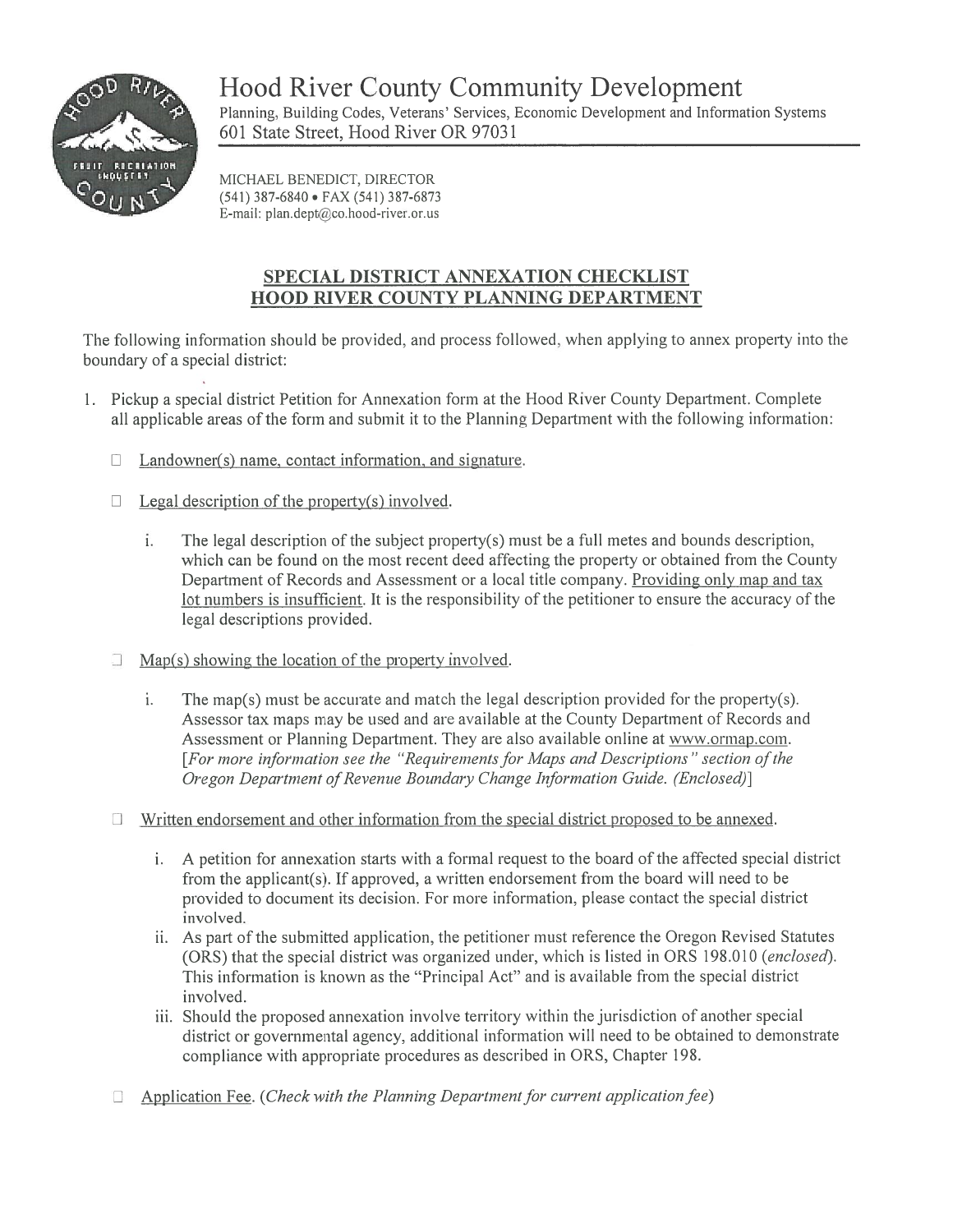- 2. After obtaining all the information listed in Item <sup>1</sup> above, submit the Petition for Annexation to the Planning Department. Use the attached Petition for this purpose.
- 3. Once received, the Planning Department will schedule the reques<sup>t</sup> before the County Planning Commission to evaluate the reques<sup>t</sup> pursuan<sup>t</sup> to applicable requirements of Oregon Revised Statute and the Hood River County Code. Based on applicable requirements and testimony provided to the Planning Commission, <sup>a</sup> recommendation will be made by the Plamiing Commission and forwarded to the County Board of Commissioners. (Please note that an application for special district annexation is not a land use decision, in itself.)
- 4. <sup>A</sup> public hearing will then be scheduled with the Board of Commissioners to consider the recommendation of the Planning Commission. After considering the recommendation and public testimony, <sup>a</sup> decision will be made.
- 5. If the annexation petition is approved, the Board of Commissioners' decision and supporting information will then be sent by the County Department of Records and Assessment to the Oregon Department of Revenue (Cartography Unit) and the Secretary of State for processing.
- 6. If the annexation is going to affect property taxation it must be received by the Department of Revenue by March 31 of the year it is to be effective. If it is not received by that date, the property tax change will not take effect until the following year.

For more information regarding the special district annexation process, please see the "Oregon Department of Revenue Boundary Change Information Guide," which is available for review or purchase at the County Planning Department.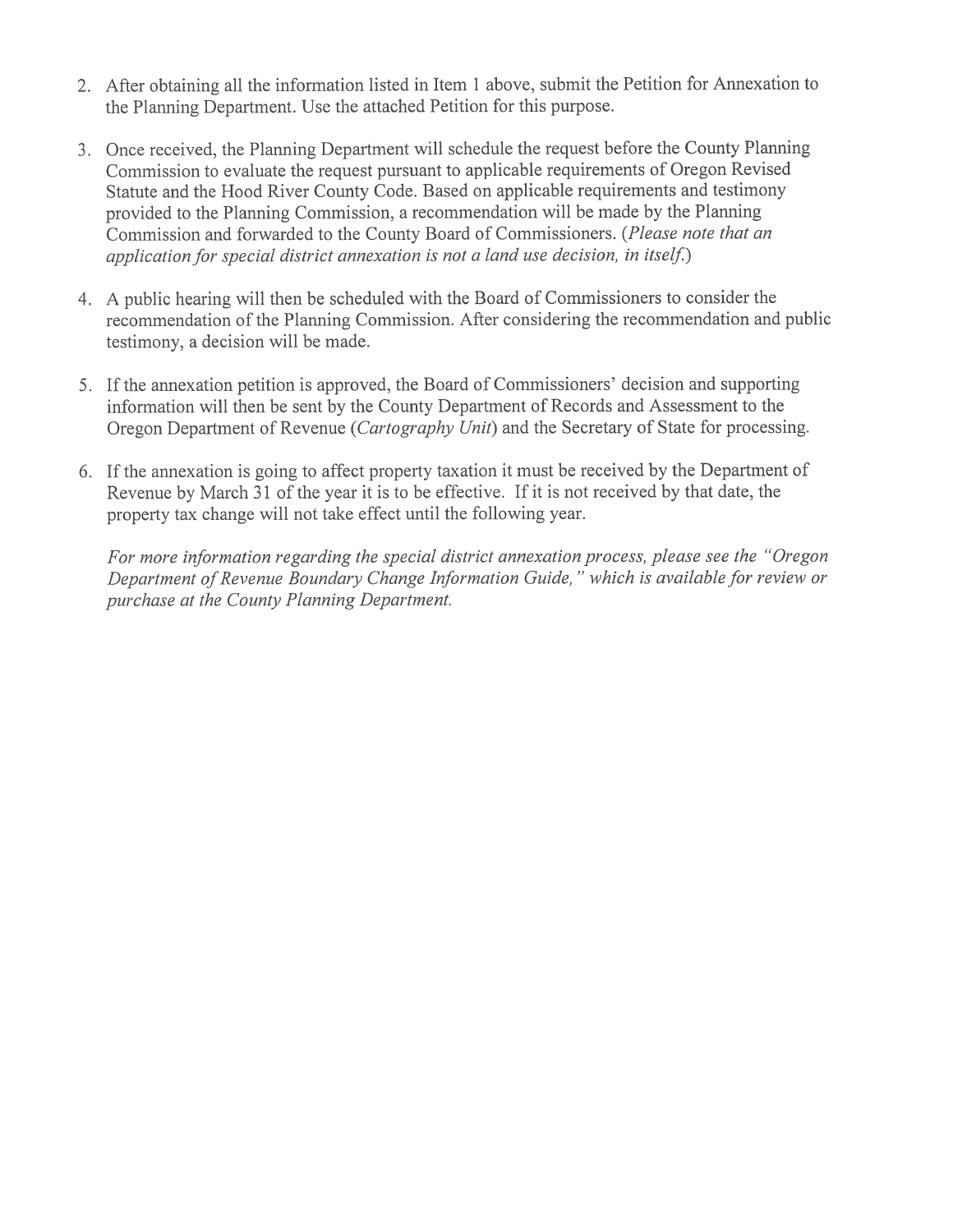## BOARD OF COMMISSIONERS COUNTY OF HOOD RIVER STATE OF OREGON

) PETITION FOR ANNEXATION<br>
) OF LAND TO A SPECIAL<br>
) DISTRICT BY LANDOWNER<br>
) ) OF LAND TO <sup>A</sup> SPECIAL IN THE MATTER OF  $\qquad \qquad$  DISTRICT BY LANDOWNER ) ) FILE NO.

1. I/we, the undersigned petitioner(s), do hereby petition the Hood River County Board of Commissioners to initiate proceedings for the annexation of <sup>a</sup> parcel(s) of land to <sup>a</sup> special district, pursuan<sup>t</sup> to ORS 198.857.

- 2. This petition affects the following special district(s):
- 3. The Principal Act concerning the affected district(s) is set forth in the following chapter(s) of the Oregon Revised Statutes (ORS): [Check the box(es) for the particular special district(s) involved]
	- $\Box$  ORS 198.010(2) Domestic Water Supply District organized under ORS, Chapter 264.
	- $\Box$  ORS 198.010(11) Sanitary District organized under ORS 440.005 to 450.245.
	- $\Box$  ORS 198.010(14) Rural Fire Protection District organized under ORS, Chapter 478.
	- $\Box$  ORS 198.010(15) Irrigation District organized under ORS, Chapter 545.
	- <sup>E</sup> ORS 198.010( )— District

organized under ORS, Chapter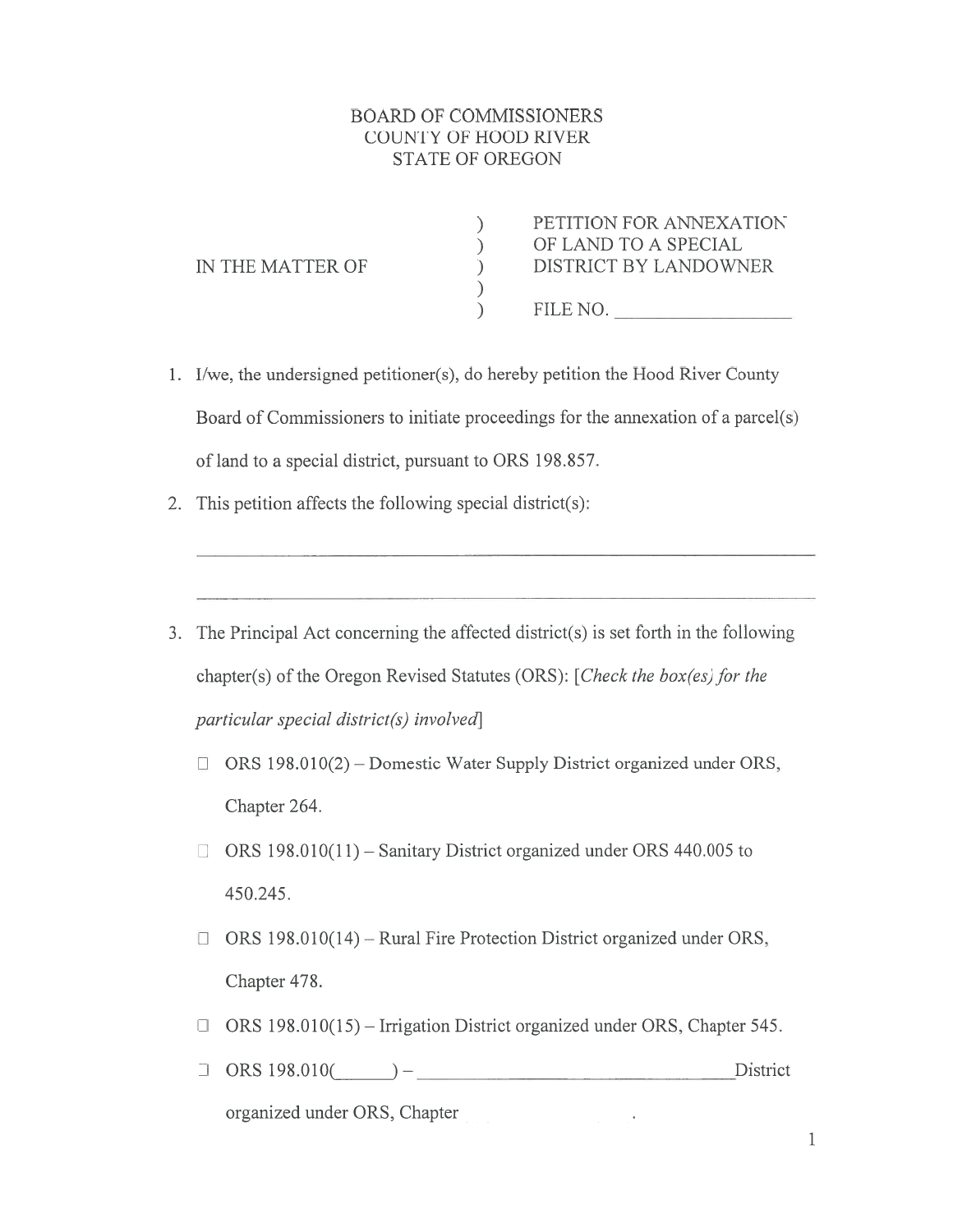- 4. Petitioner(s) is/are the landowners(s) of the parcel(s) of land proposed for annexation to the district as indicated by their signature(s) below.
- 5. A complete metes and bounds legal description and scaled map outlining the boundaries of the property(s) proposed to be annexed into the district are attached Petitioner(s) is/are the landowners(s) of the parcel(s) of land proposed for<br>annexation to the district as indicated by their signature(s) below.<br>A complete metes and bounds legal description and scaled map outlining the<br> not acceptable. er(s) is/are the landowners(s) of<br>ion to the district as indicated<br>lete metes and bounds legal do<br>ries of the property(s) propose<br>eetition as Exhibit(s)<br>eptable.<br>cel(s) of land proposed to be a<br>Does not include any territo
- 6. The parcel(s) of land proposed to be annexed into the district: (*Check one box*)
	- $\Box$  Does not include any territory within a city.
	- $\Box$ Includes territory within <sup>a</sup> city and <sup>a</sup> certified copy of <sup>a</sup> resolution of the governing body of the city approving the petition is attached to this
- 7. The parcel(s) of land proposed to be annexed into the district: (Check one box) (You may need to consult with the special district to answer the question.)
	- $\Box$ Does not include territory included within another district formed under the same Principal Act.
	- Includes territory included within another district formed under the same  $\Box$ Principal Act, but that other district is not authorized to perform the services that the proposed district would perform.
	- Includes territory included within another district formed under the same  $\Box$ Principal Act, and that other district is authorized to perform the same services the proposed would perform; however; (*If this item applies*, please check one of the following boxes) (You may need to consult with the special district to answer the question.)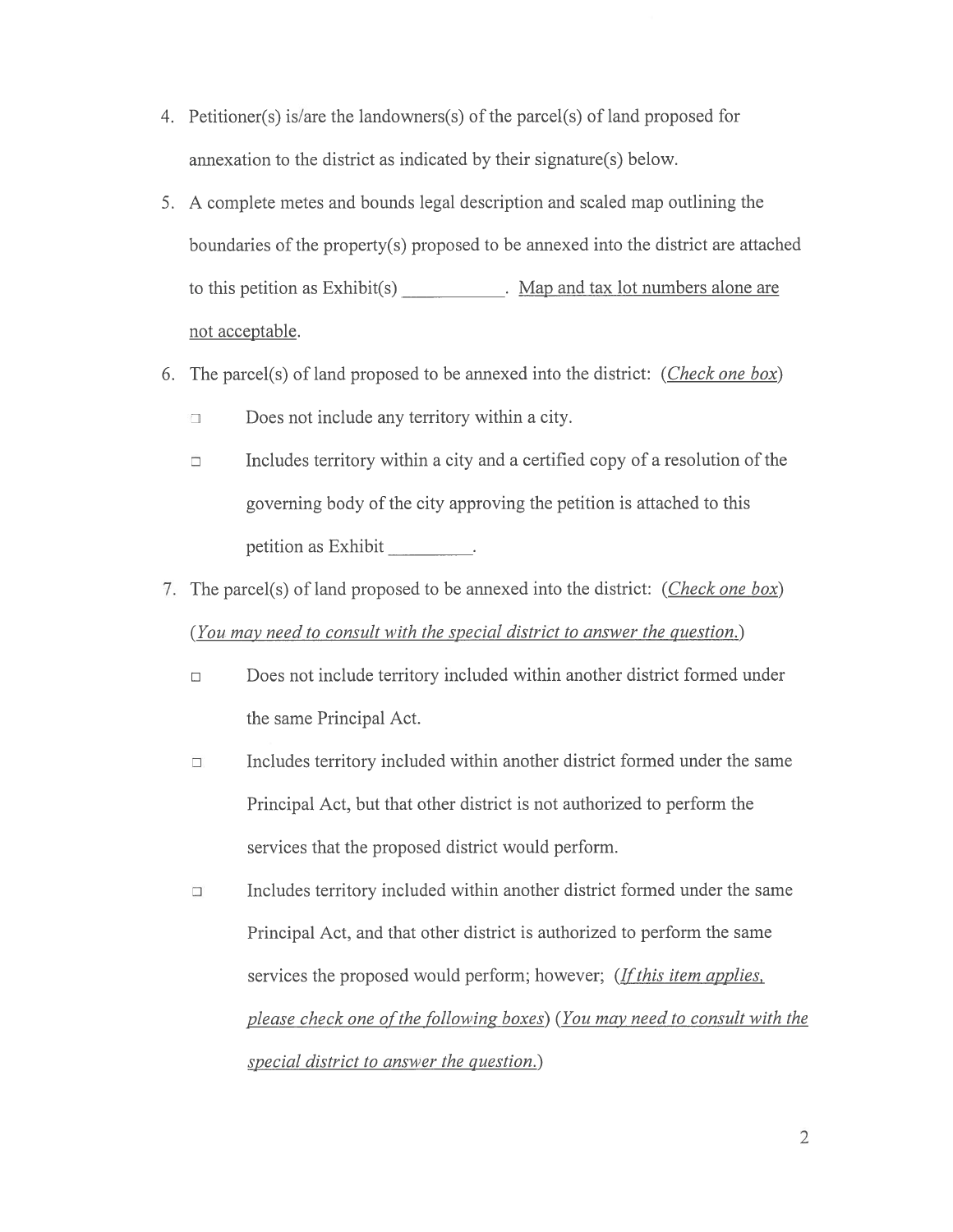- Withdrawal of such territory is proposed and the territory<br>will be withdrawn by withdrawal proceedings conducted in<br>the other district simultaneously with these annexation<br>proceedings, and the proposed boundary changes are Withdrawal of such territory is proposed and the territory  $\Box$ will be withdrawn by withdrawal proceedings conducted in the other district simultaneously with these annexation proceedings, and the proposed boundary changes are approved by both districts, as evidenced by the documents attached to this petition as Exhibit(s) \_\_\_\_\_\_\_\_\_; or
- The Principal Act provides for automatic withdrawal of the  $\Box$ affected territory, pursuant to \_\_\_\_\_\_\_\_\_\_\_\_\_\_\_\_\_\_\_\_\_of the Oregon Revised Statutes; or
- The annexation of the territory is subject to the dissolution of  $\Box$ another district, and dissolution proceedings are being conducted simultaneously with this annexation proceeding, as evidenced by
- 9. This petition was approved by endorsement herein by the board of the affected special district. Attach written endorsement as Exhibit
- 10. The Principal Act governing this petition: (Check one box) (You may need to consult with the special district to answer the question.)
	- Requires the endorsement or approval by another agency as evidenced in  $\Box$ Exhibit(s) or
	- Does not require endorsement or approval of the petition for annexation.  $\Box$
- 11. Petitioner(s) elect(s) to qualify this petition according the Landowner method. Petitioner(s) represents all the landowners of the parcel(s) of land, as verified by the signature(s) below.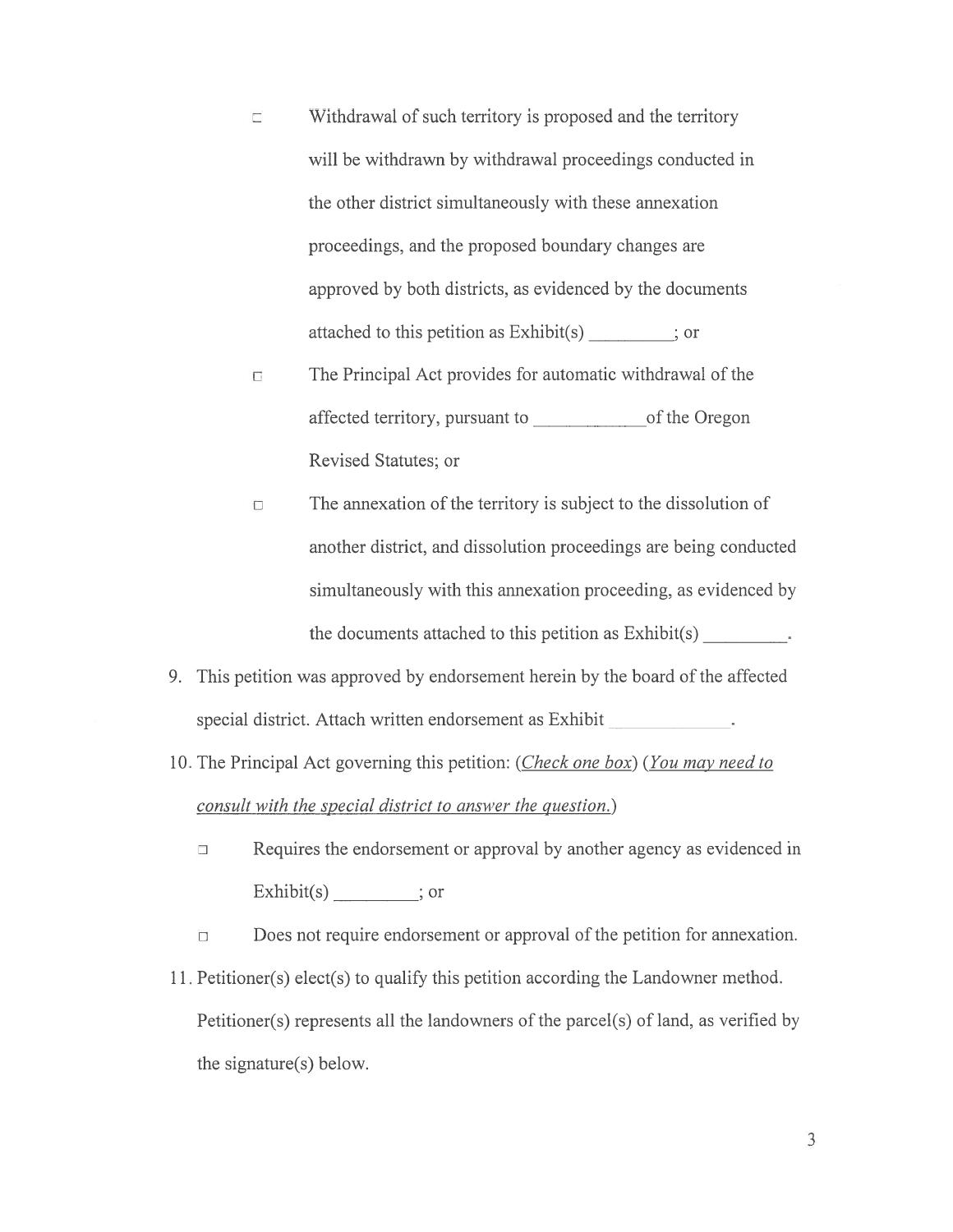I/we, the owner(s) of the parcel(s) of land proposed for annexation, reques<sup>t</sup> annexation as presented in this petition. IN WITNESS THEREOF, I/we have signed this Petition on the dates indicated after our names:

| Petitioner (Print)                | Date | Petitioner (Print)         | Date                              |  |
|-----------------------------------|------|----------------------------|-----------------------------------|--|
| Signature                         |      | Signature                  |                                   |  |
| <b>Property Legal Description</b> |      | Property Legal Description |                                   |  |
| Mailing Address                   |      | Mailing Address            |                                   |  |
| City, State, Zip                  |      | City, State, Zip           |                                   |  |
| Day Phone                         |      | Day Phone                  |                                   |  |
| Petitioner (Print)                | Date | Petitioner (Print)         | Date                              |  |
| Signature                         |      | Signature                  |                                   |  |
| <b>Property Legal Description</b> |      |                            | <b>Property Legal Description</b> |  |
| Mailing Address                   |      | Mailing Address            |                                   |  |
| City, State, Zip                  |      | City, State, Zip           |                                   |  |
| Day Phone                         |      | Day Phone                  |                                   |  |

Additional signature sheets may be used if necessary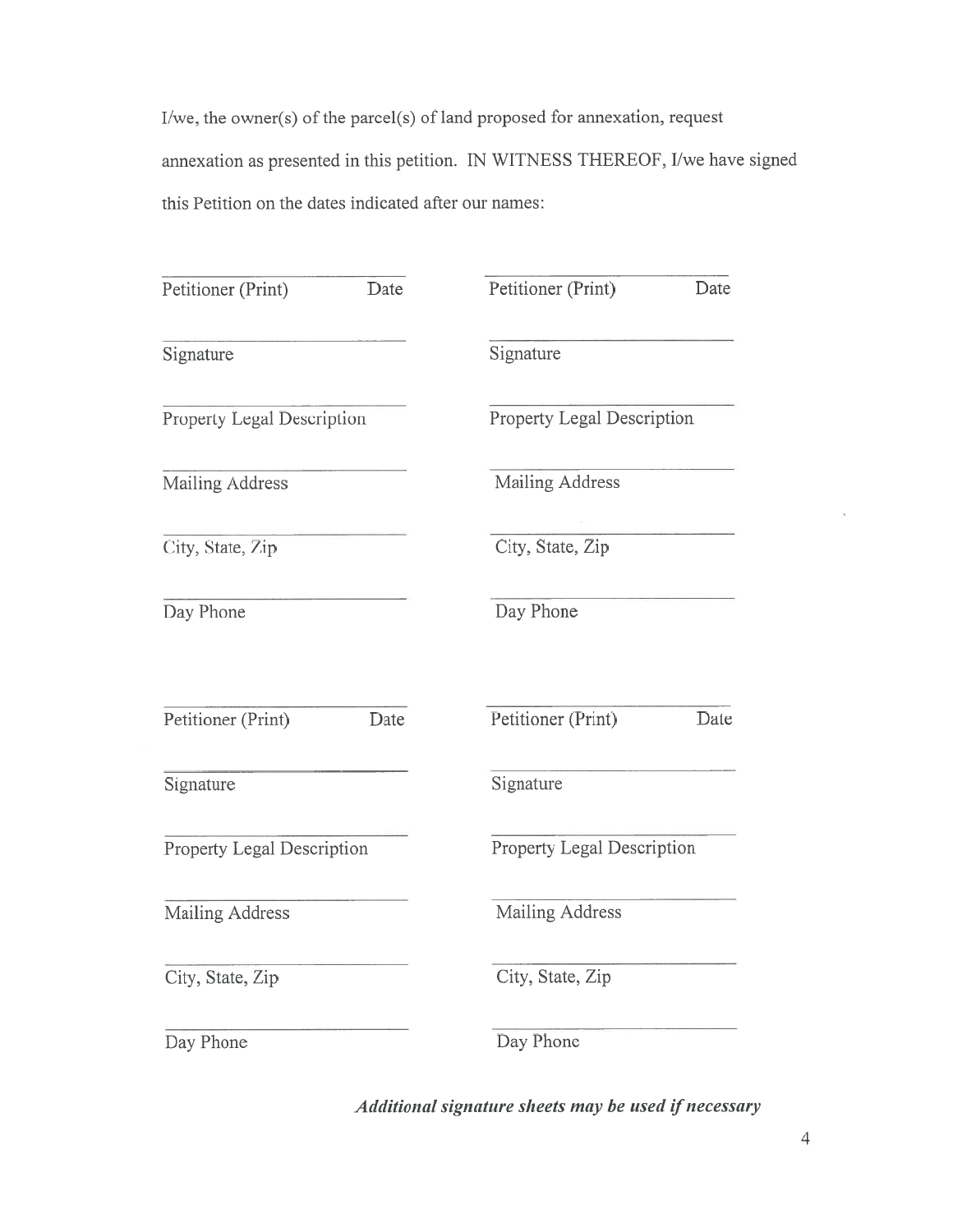### **Boundaries in General**

Local government boundaries are integral and important features of our system of government in Oregon. Geographic area is an essential characteristic of a taxing district. Every district in the state has territory. Boundaries mark the territorial extent of their rights, powers, duties, liabilities, and constituencies. The boundaries of a taxing district are a major factor in determining the amount of the district's taxes and which properties will pay those taxes.

Boundary changes can be controversial because of their effects on properties both inside and outside a boundary. This is especially true when a change affects taxation. A misunderstanding can result in a loss of revenue or a district's inability to make a boundary change.

Most boundary change procedures established by the legislature apply to a particular type of local government unit (city, county, or special district, see page 7), or to specific agencies capable of approving boundary changes (such as local government boundary commissions, the State Board of Education, and county governing bodies). Only a few apply to all local government boundary changes.

### The Department of Revenue's Role

The department must approve all boundary change maps and legal descriptions filed. Requirements and deadlines for filing will be discussed below. The department's Cadastral Information Systems Unit has rule-making authority to establish guidelines that regulate filing and approval. The department's Finance and Taxation Unit monitors tax certifications to ensure only statutory and constitutional taxes are extended on the county tax roll.

New districts or districts that plan a major boundary change should check with the county assessor and the Department of Revenue Cadastral Information Systems Unit well before the filing deadline to be sure all. requirements are met. This filing is in addition to the requirements stated in ORS 198.780. Untimely filing of the required documents can have undesirable effects for the district. Some of these effects are covered in more detail in Chapters 2 and 10 of the Lecal Budgefung Mamal.

# **Requirements for Maps and Descriptions**

The county assessor's maps are the best maps to use. They have bearings and distances and most of the information on them necessary to locate the descriptions. They are of good scale and easy to read. Survey

maps of the landowner's property are also acceptable. The survey must show the township, range, section number and the point-of-beginning, and have bearings and distances that match the description.

### Descriptions

Keep the following in mind when preparing boundary change legal descriptions:

- · The point-of-beginning of the legal description must be clear. The point-of-beginning is best described by bearing and distance from a section corner, a donation land claim (DLC) corner, or another well monumented corner.
- · Bearings and distances must be given for each course around the boundary description.
- · Most deed references are inadequate as point-ofbeginning or point-of-call for a boundary change description. If a deed reference is used as a pointof-call, include a copy of the deed. However, a description that consists solely of the landowner's deed or deeds is seldom adequate.
- \* Tax lot numbers cannot be used for the legal description.
- If the area is large, the use of township, range and section numbers, and quarter-quarter sections is acceptable as a legal description.
- . If a point-of-call is to a highway or county road, the description must state to which edge or to the centerline.
- . If a point-of-call is to a river or stream, the description must state whether it is on the mean high water, mean low water, thread, ordinary high water. or ordinary low water line. The bearing requirement can be dismissed along rivers and streams.
- . If the boundary change involves a whole county, then the description can refer to its statutory description. If it involves a city, the description must include an effective date.

Example: "All of Wallowa County as described in ORS 201.320. Except the City of Joseph effective July 1, 1999."

#### **Common problems**

When reviewing the legal descriptions and maps of boundary changes, the Department of Revenue Cadastral Information Systems Unit sometimes encounters problems, which may delay or prevent approval of a boundary change. These problems include:

- · The map is missing.
- . The map scale is too small. The department has to read and plot the description on the map. If the scale is too small to plot the boundary or the department cannot see the information on the map, then the boundary change will be disapproved.
- . The map is not highlighted to indicate the boundary changes. Highlight the area to be annexed or

This Document is from the Oregon Dept. of Revenue Boundary Change Information Guide (2007) -Available at the County Planning Department.